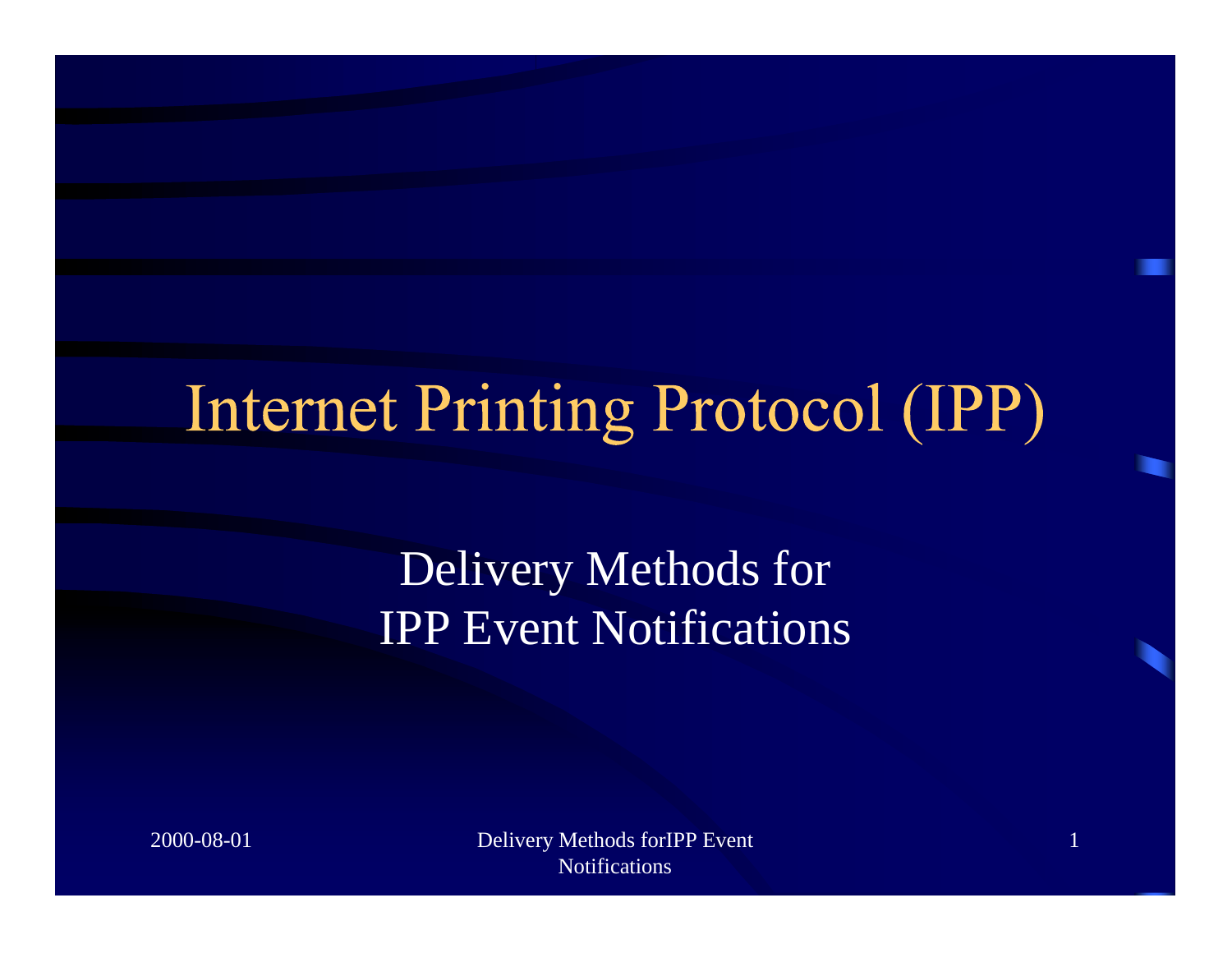### Quick Summary of Notification Subscriptions

- A Subscribing Client requests a Printer to create a Subscription Object with attributes:
	- and the contract of the contract of "notify-events": one or more Subscribed Events
		- Printer sends an Event Notification when a matching Event occurs
	- and the contract of the contract of "notify-recipient-uri": a URL
		- scheme specifies Event Notification Delivery Method
		- address specifies the Notification Recipient
	- other attributes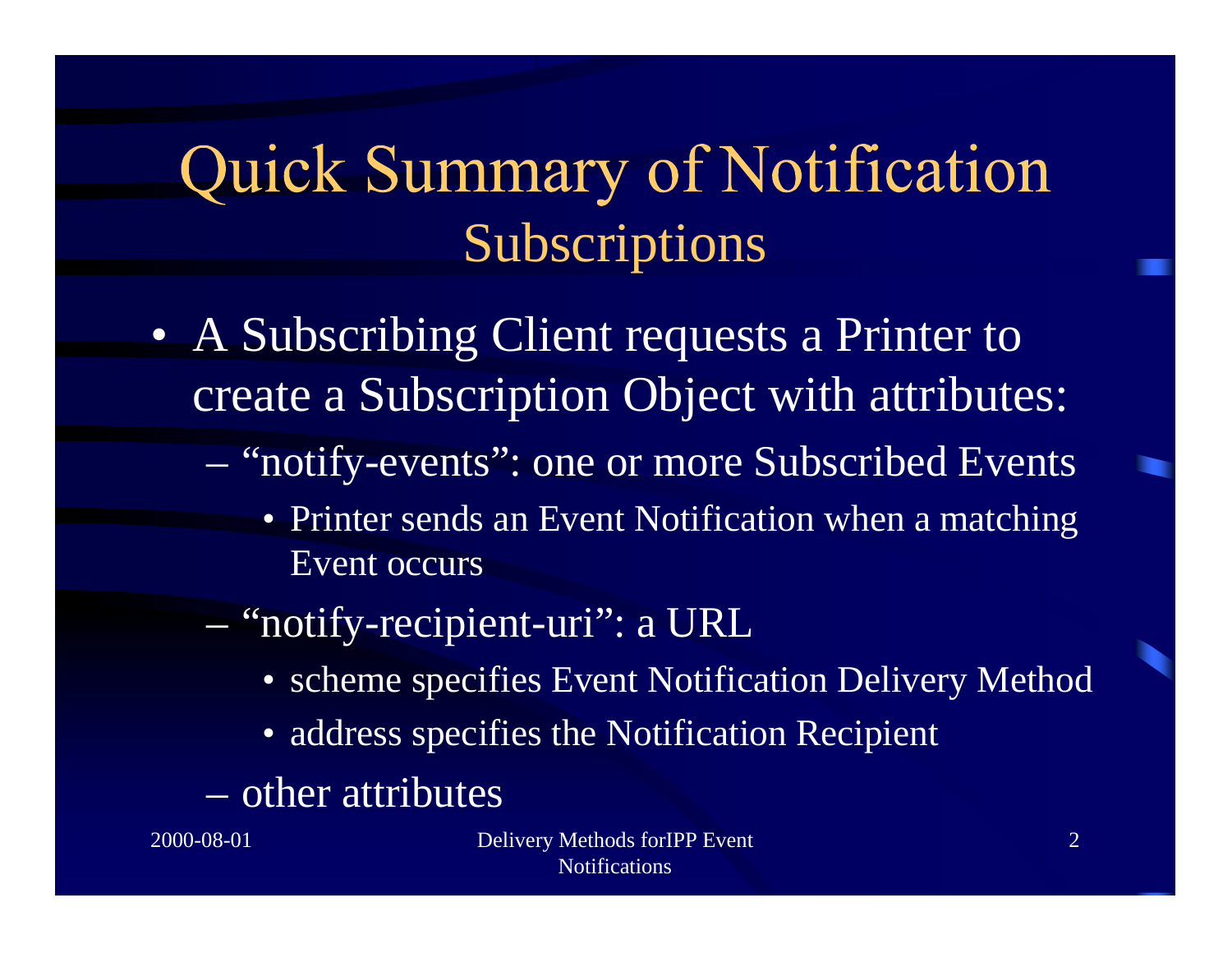### **Quick Summary of Notification** Event Notifications

- A Subscription Object specifies that
	- The Printer send an Event Notification
		- to a specified Notification Recipient
		- using a specified Delivery Method
		- whenever an Event occurs that matches a Subscribed Event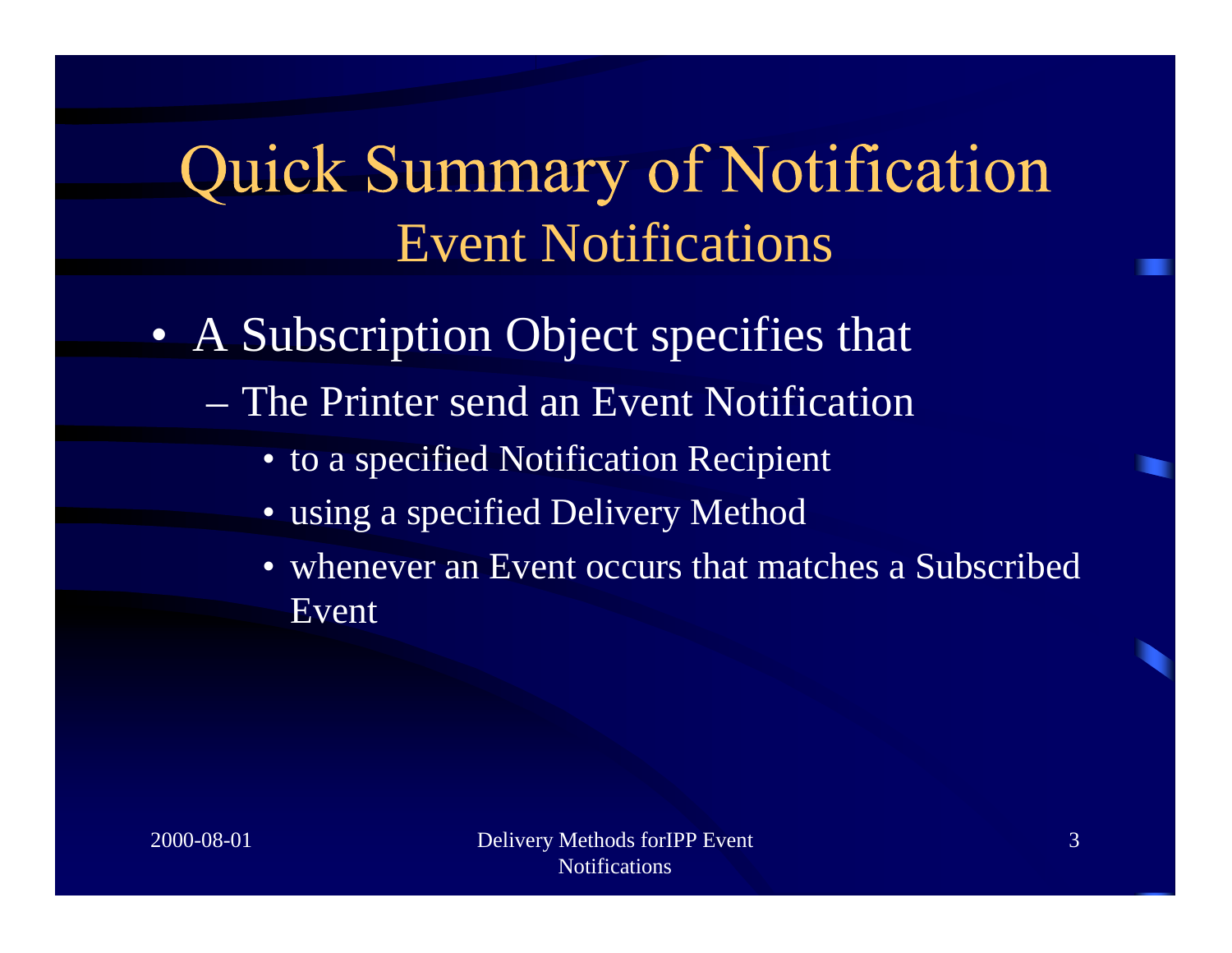## **Quick Summary of Notification** Delivery Methods

- Four Delivery Methods (to specified URL)
	- mailto:
		- email an event notification
	- and the contract of the contract of indp:
		- use INDP over http to send event notifications
	- and the contract of the contract of ippget:
		- use IPP to get (poll) accumulated event notifications
	- **Hart Communication**  snmpnotify:
		- target of URL is an SNMP notification receiver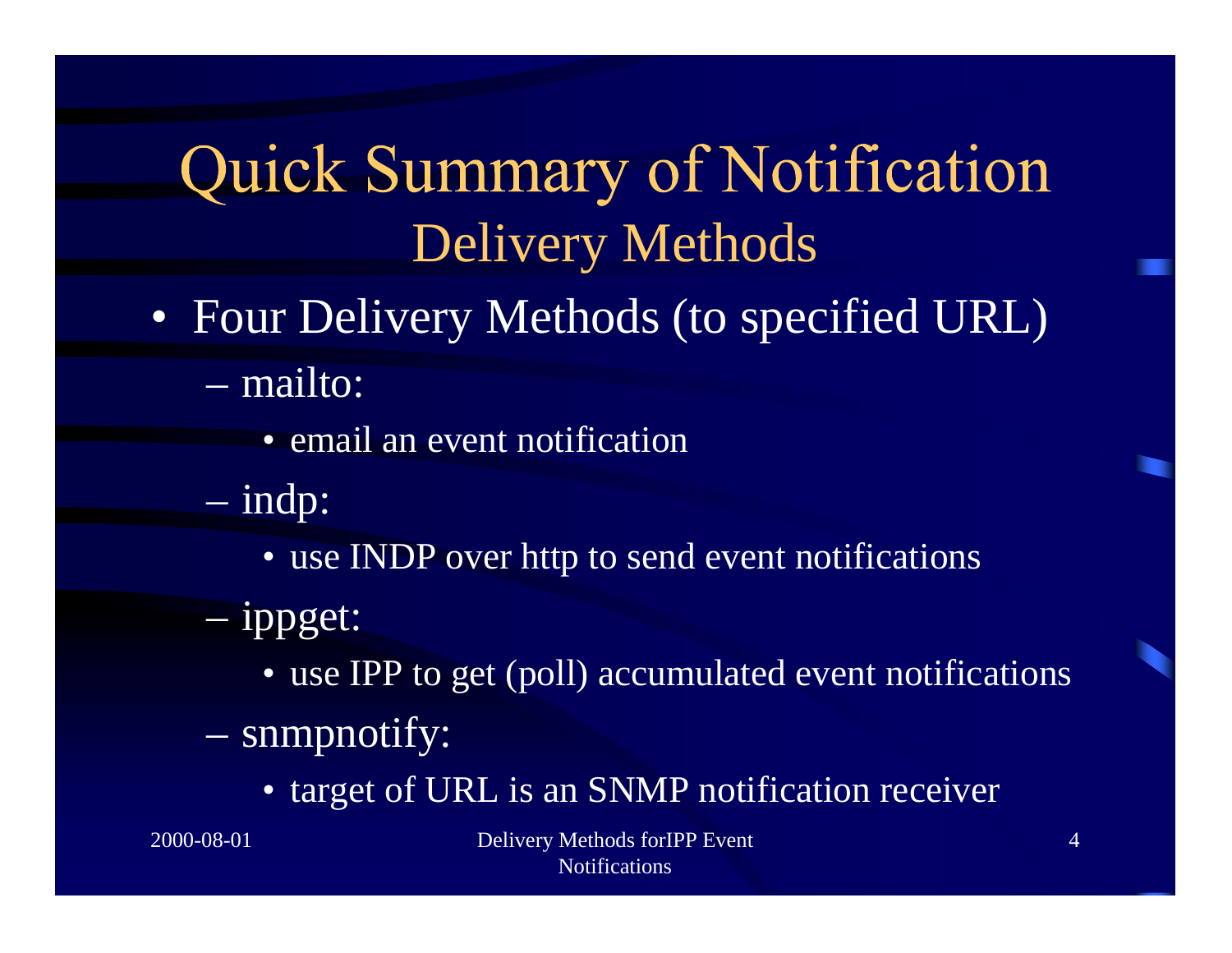### **Quick Summary of Notification** Event Notification Content

#### • An Event Notification is either

- Human Consumable or
	- mailto
- Machine Consumable
	- indp
	- ippget
	- snmpnotify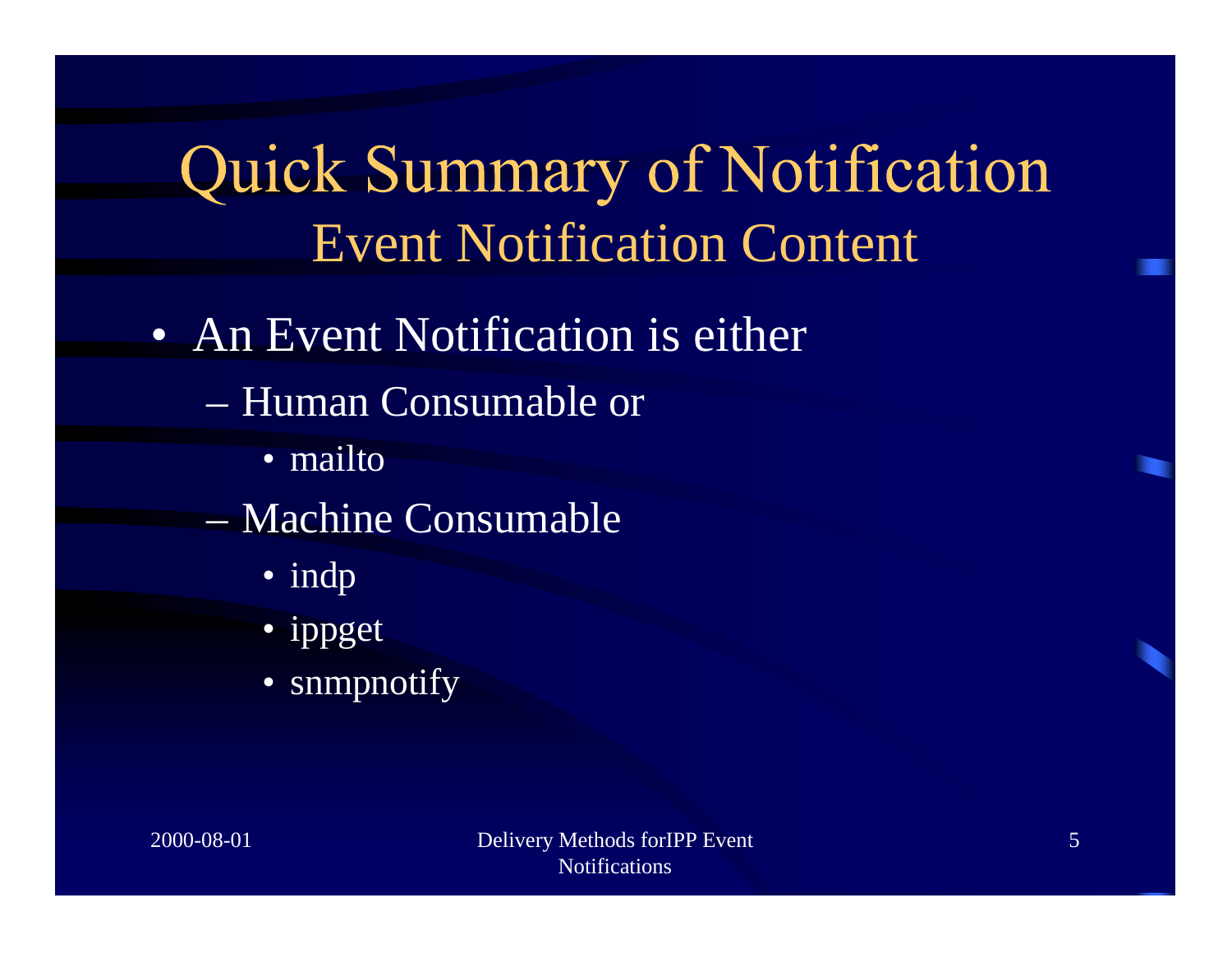**Quick Summary of Notification** Human Consumable Event Notification

- An Event Notification contains information such as:
	- Printer name (e.g. 'tiger')
	- Subscribed Event that matched the Event (e.g. 'job-completed')
	- Date and time (e.g. August 1, 2000 10:00 am)
	- Job name (for Job Events such as 'job-completed')
	- Job state (for Job Events such as 'job-completed')
	- Printer state (for Printer Events such as 'printer-stopped')
- An implementation can present this information in any way it chooses.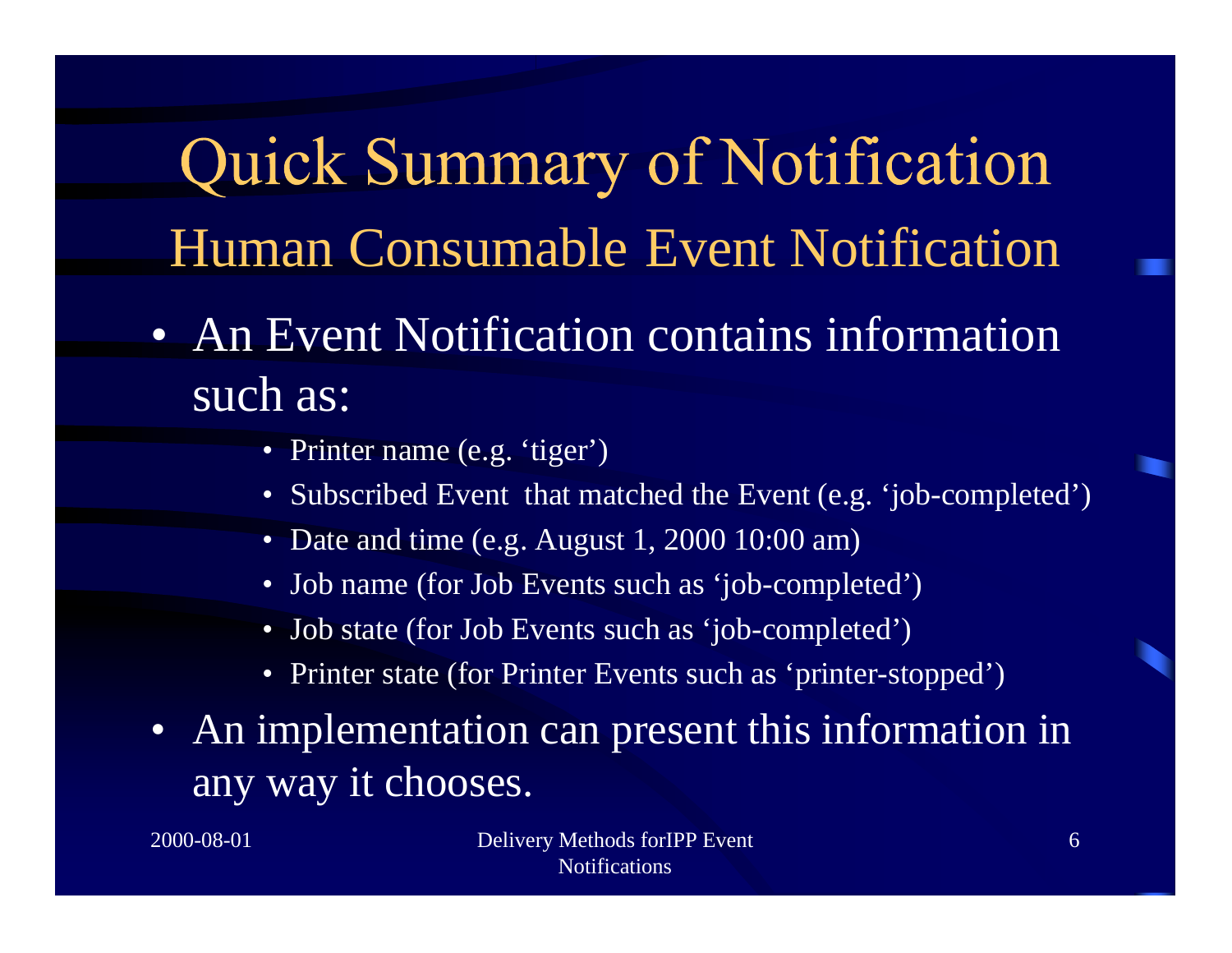# **Quick Summary of Notification** Machine Consumable Event Notification

- An Event Notification contains values from attributes such as:
	- "notify -subscription-id" from Subscription Object
	- "notify-printer-uri" from Subscription Object
	- "notify-subscribed-event" (that matched Event)
	- "printer-up-time" from Printer Object
	- "notify-sequence-number" from Subscription Object
	- "notify-text" (like 'text/plain' message body in mailto)
	- "job-id" from Job object (for Job Events)
	- "job-state" from Job object (for Job Events)
	- "printer-state" from Printer Object (for Printer Events)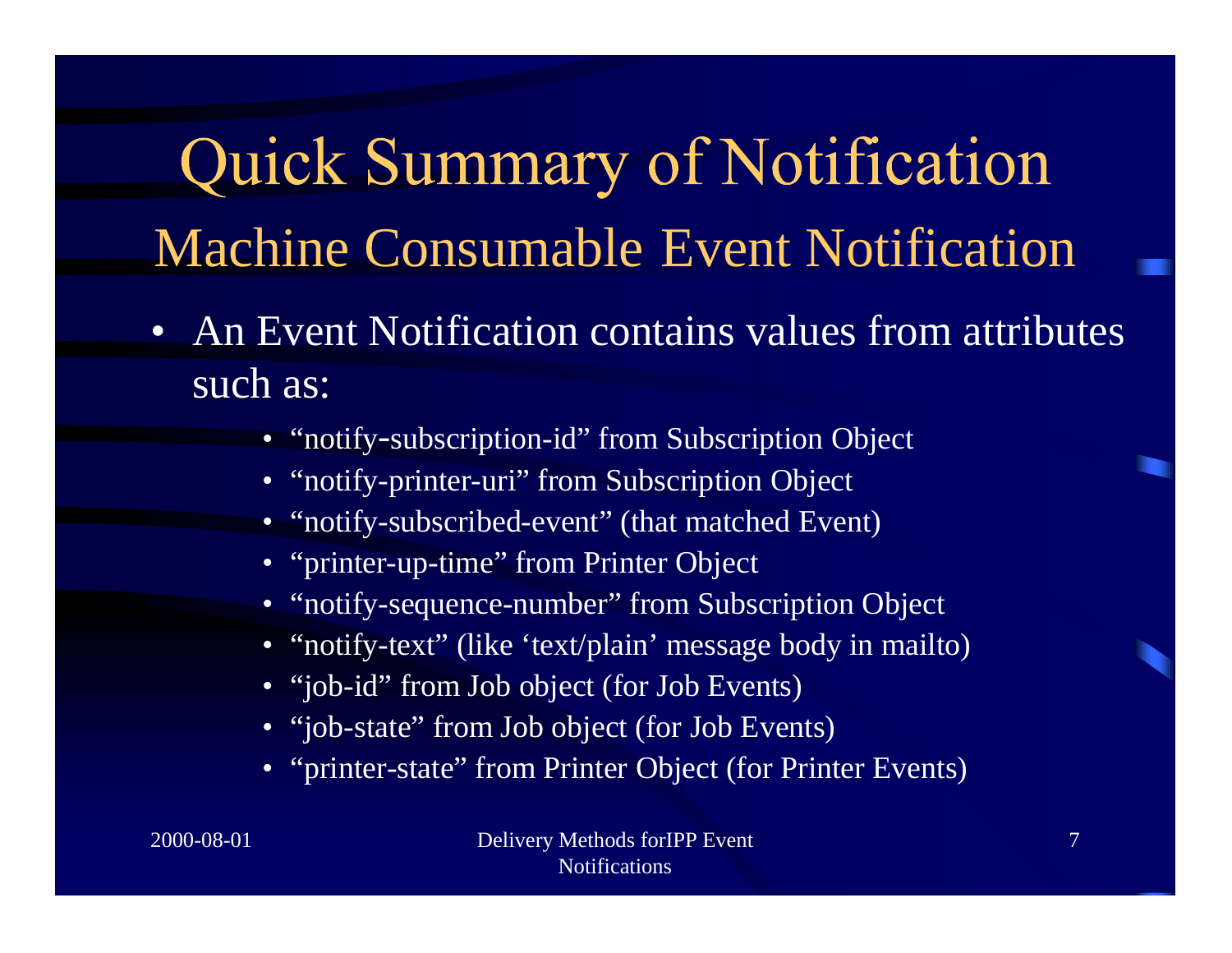## mailto: Delivery Method

#### • The Printer

and the contract of the contract of sends email to URL "notify-recipient-uri"

- implementations must support SMTP
- interfaces to existing gateways for paging, voicemail and instant messaging.

#### • An SMTP email transmission includes

- several headers
- **Hart Communication** a message body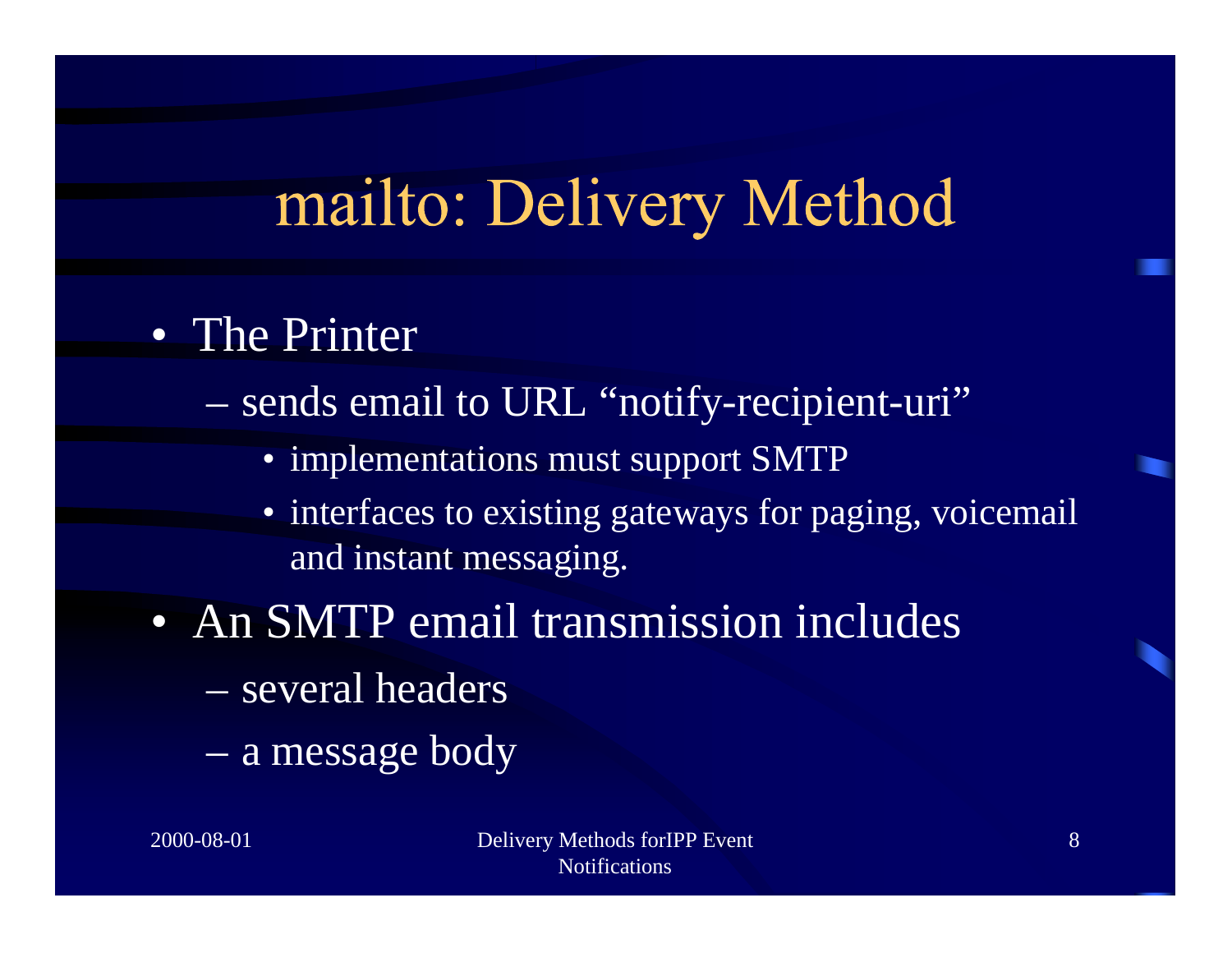### mailto: Delivery Method **Headers**

#### • the Headers are:

- Date: value of "printer-current-time" (if supported)
- From: value of "notify-printer-uri" and admin email address between angle brackets.
- Subject: summary of event (implementation dependent)
- Sender: value of "notify-user-data" if present
- Reply-To: value of "notify-user-data" if present
- To: value of address of "notify-recipient-uri"
- Content-Type: 'text/plain' or 'multipart/alternative'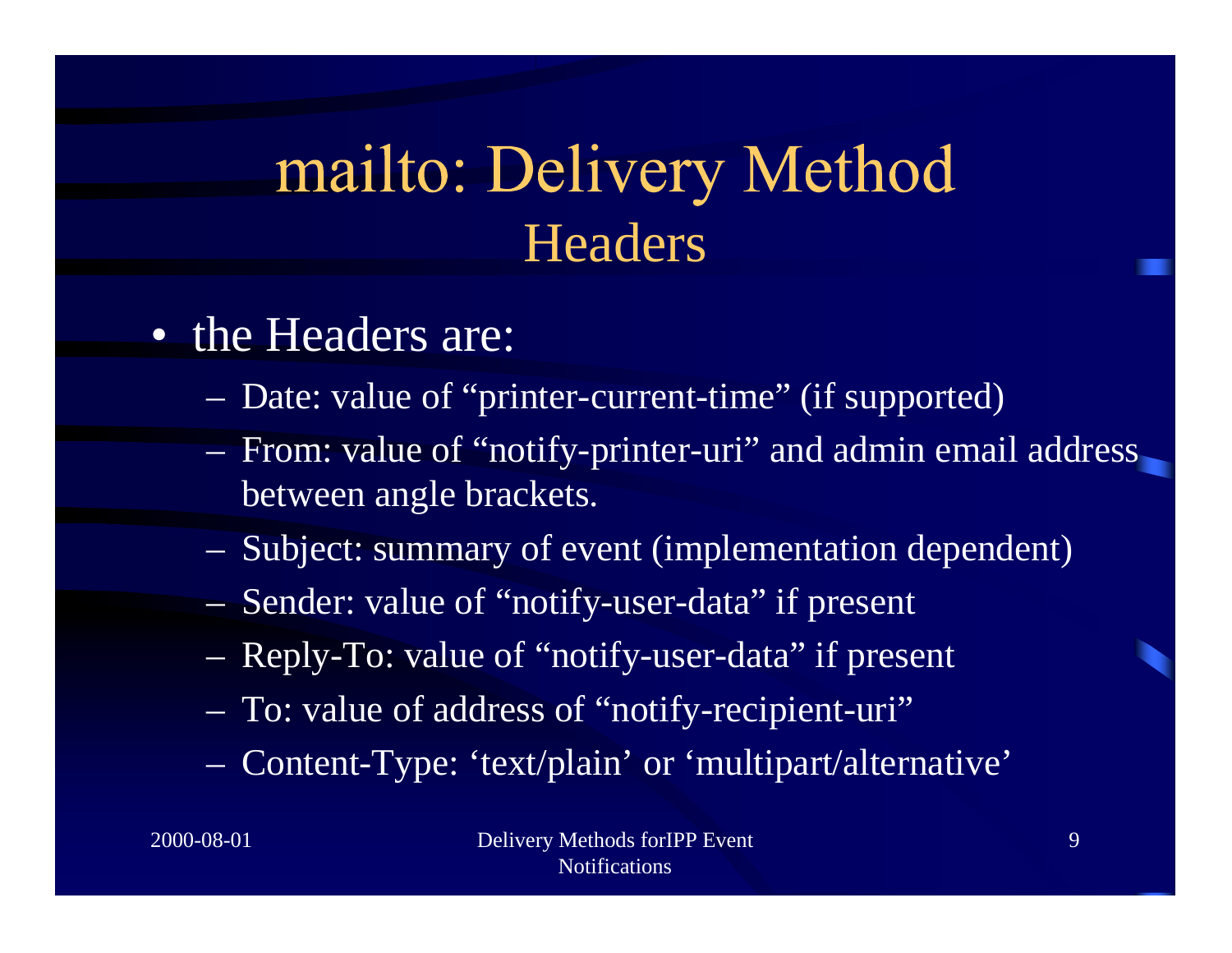### mailto: Delivery Method Message Body

#### • The Message Body is either

- and the contract of the contract of 'text/plain' or
	- see the Human Consumable slide for the contents.
- and the contract of the contract of 'multipart/alternative'
	- where one message body is 'text/plain'
	- other message bodies are implementation dependent
- Subscribing Client specifies whether the Printer must send 'text/plain' only.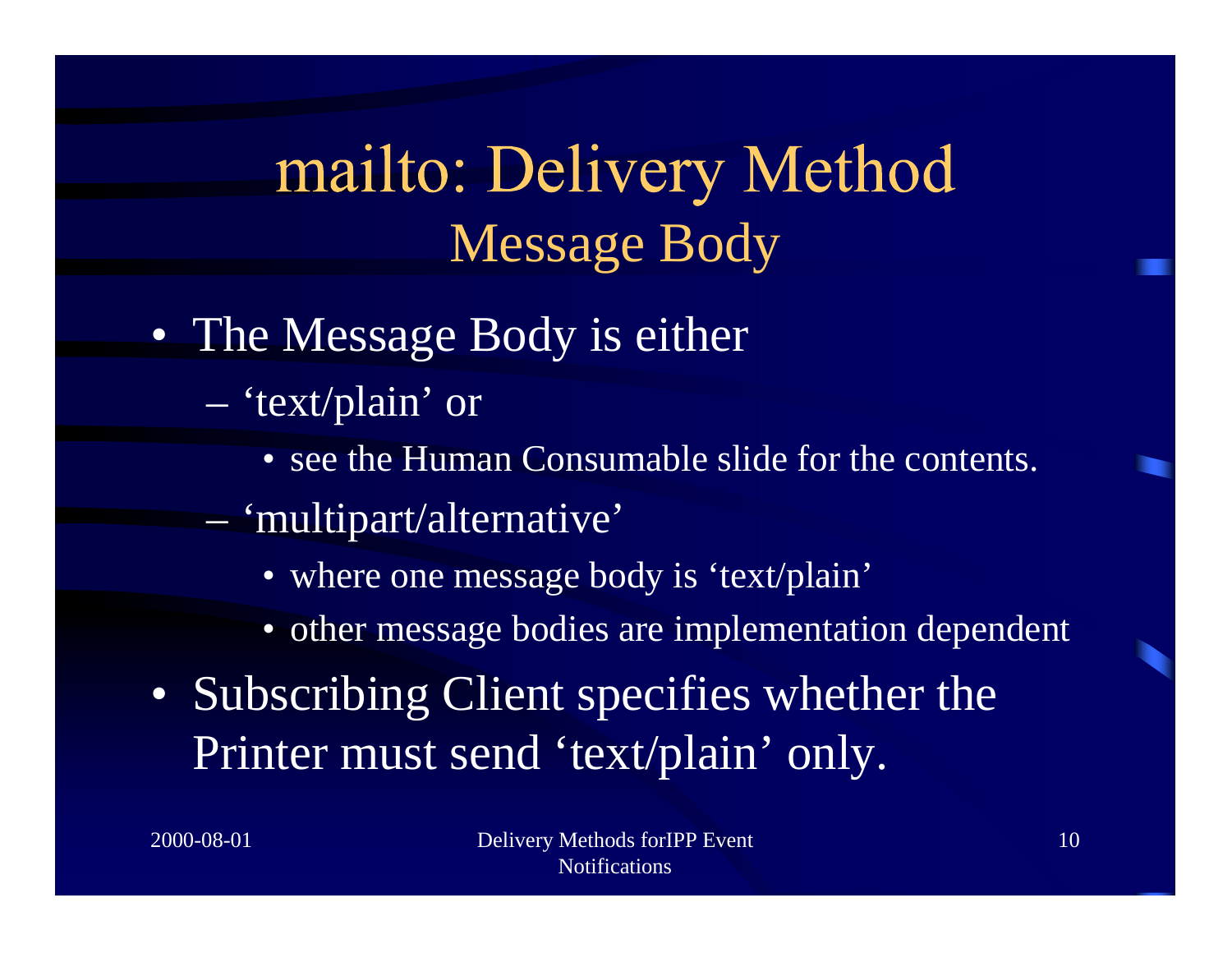### mailto: Delivery Method Example

Date: 17 Jul 00 1632 PDT From: tiger <printAdmin@abc.com> Subject: print job: 'financials' completed Sender: mjones@xyz.com Reply-to: mjones@xyz.com To: bsmith@abc.com Content-type: text/plain

printer: tiger job: financials job-state: completed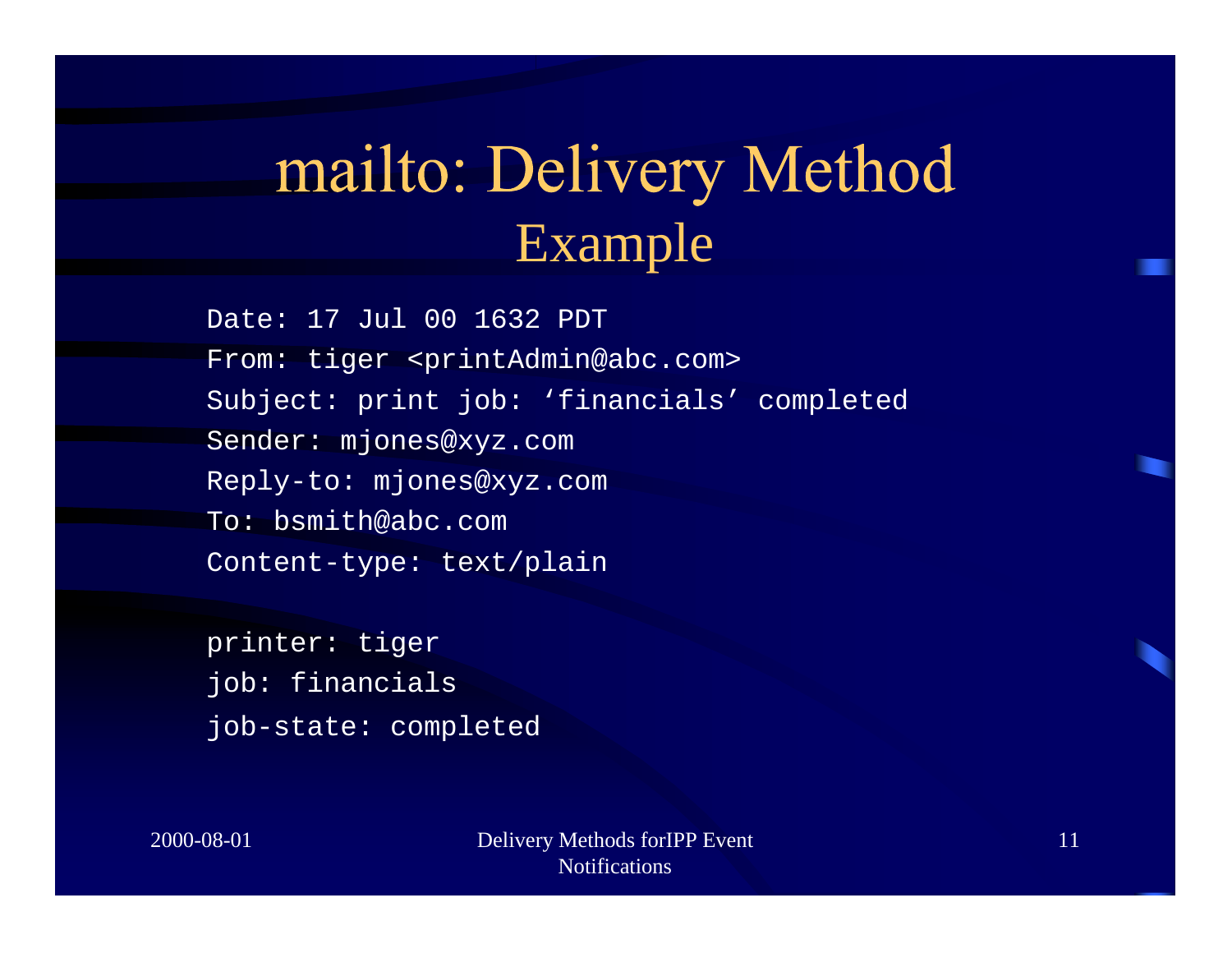## indp: Delivery Method concept

• A new protocol for a notification service

- **Hart Communication** Leverages encoding and semantics from IPP
- **Hart Communication** Notification Recipient behaves like an HTTP server
- A Printer behaves like an HTTP client
	- it performs the Send-Notifications operation to send Event Notifications to the Notification Recipient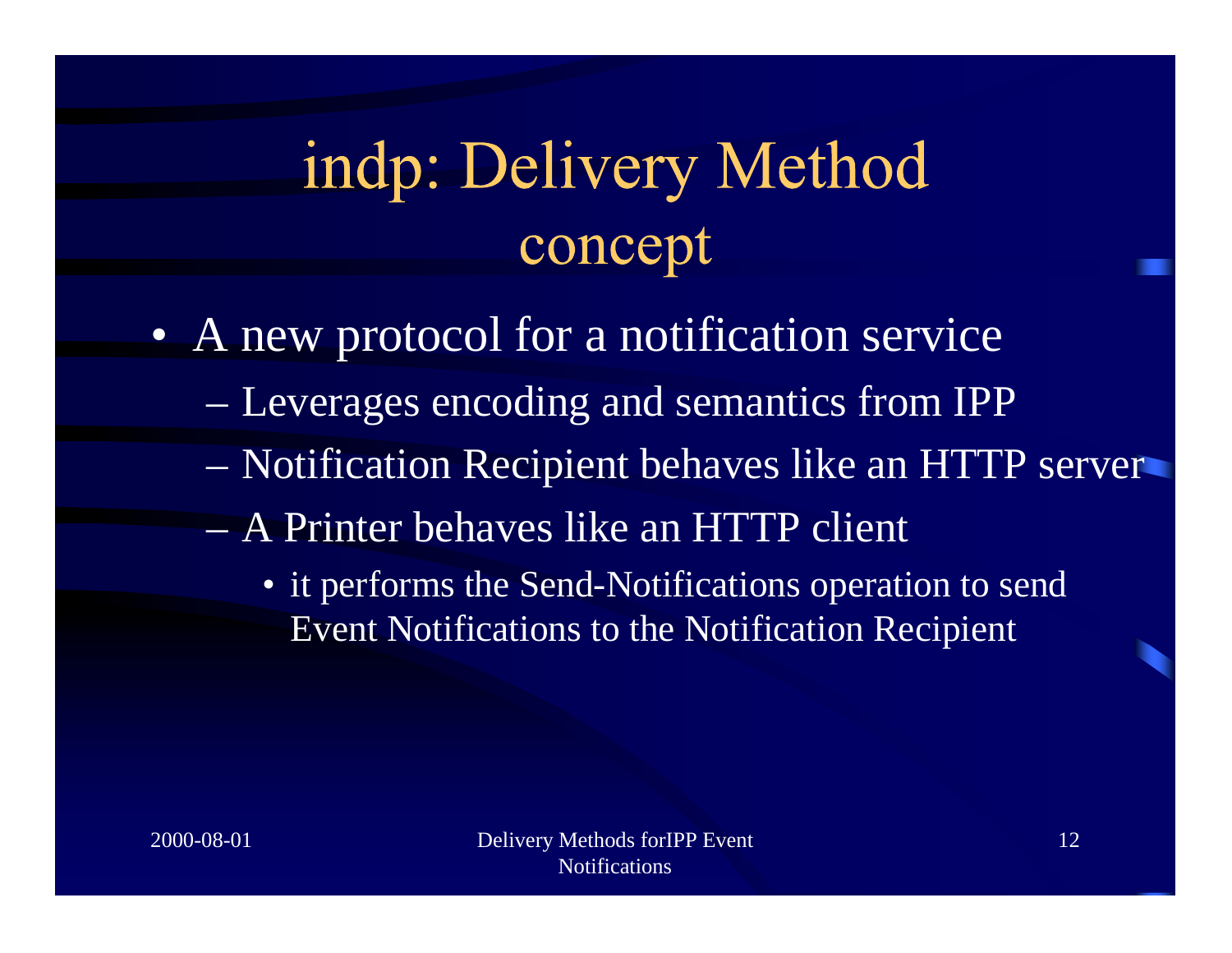### indp: Delivery Method Send-Notifications operation

- The Printer performs the Send-Notifications operation after one or more Events occur
	- An Event Notification contains IPP attributes as described in the Machine Consumable slide
	- **Hart Communication**  the operation and attributes are encoded as in IPP.
		- The request encodes attributes in a way that is similar to a Get-Jobs response except that the attributes are in a Event Notifications Attribute group instead of a Job Attributes group.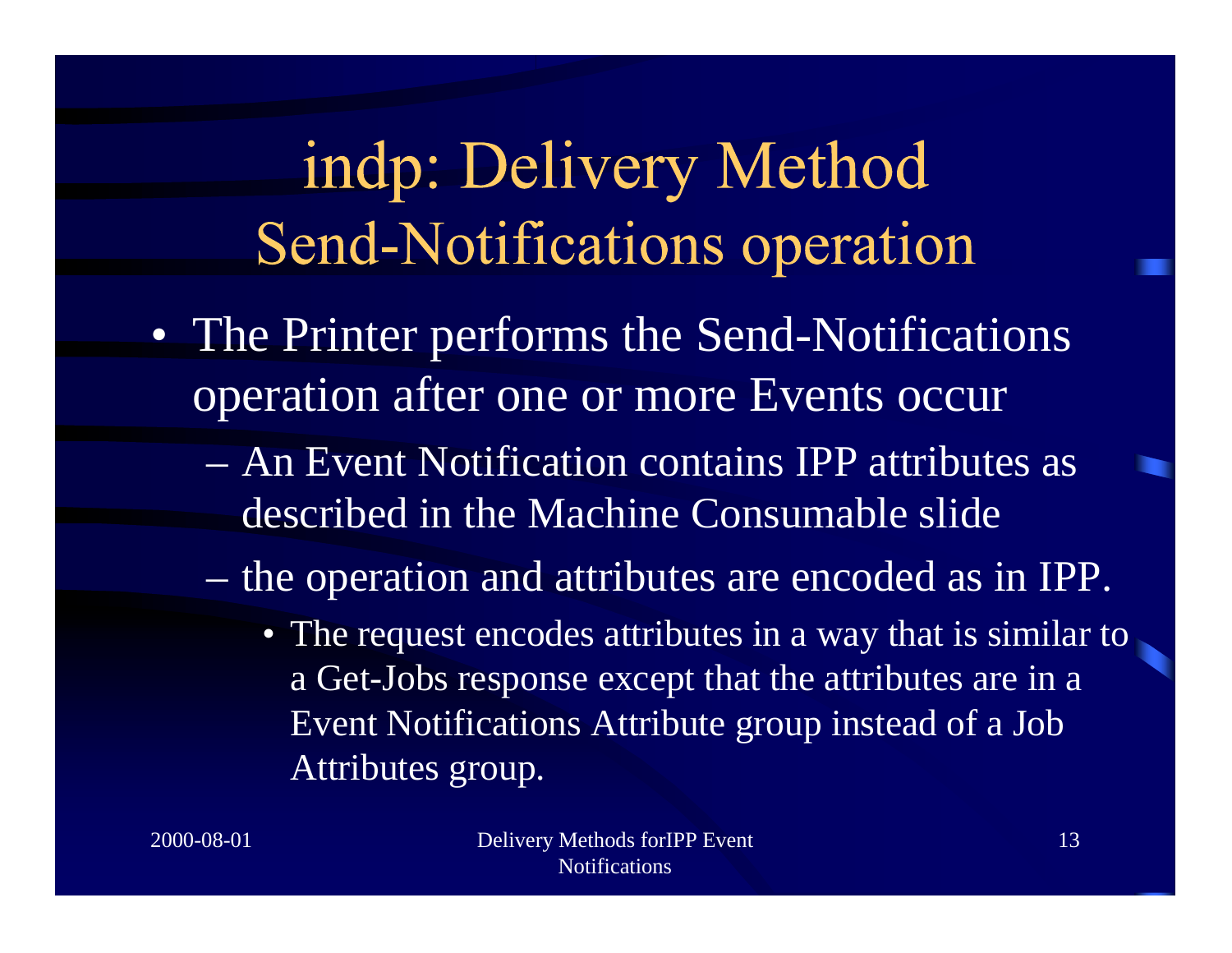## ippget: Delivery Method concept

- The IPP Printer
	- saves each event for a fixed amount of time
	- **Hart Communication**  supports the new IPP Get-Notifications operation
		- a client polls for Event Notifications with a request
		- a Printer responds with:
			- zero or more Event Notifications
			- the recommended time to poll again
			- the time when future Event Notifications begin to expire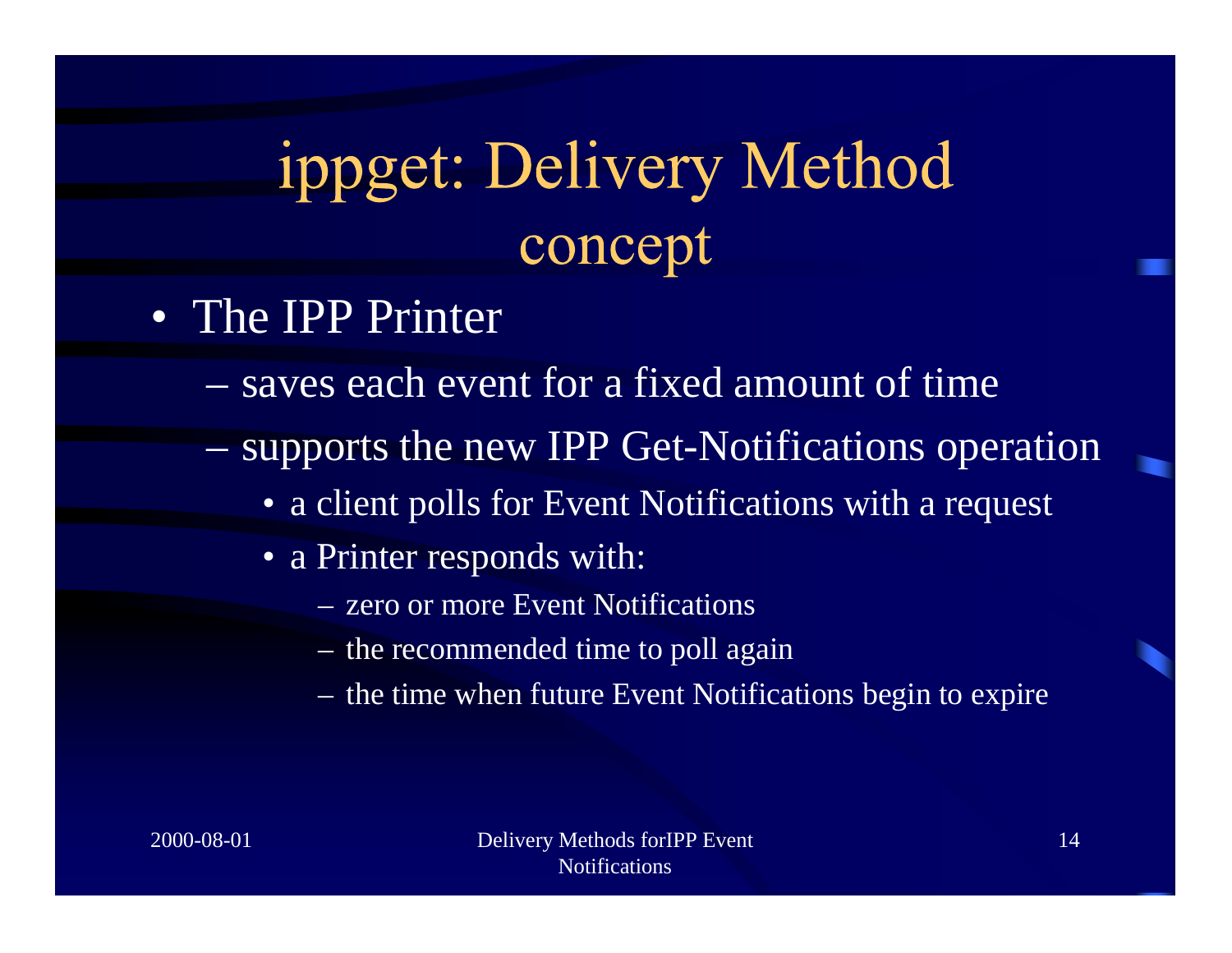## ippget: Delivery Method **Get-Notifications Response**

- The Get-Notifications response is like the Get-Jobs response except:
	- **Hart Communication**  Each group is a Notification attribute group instead of a Job attribute group
	- **Hart Communication**  Each attribute is belongs to an Event Notification instead of a Job.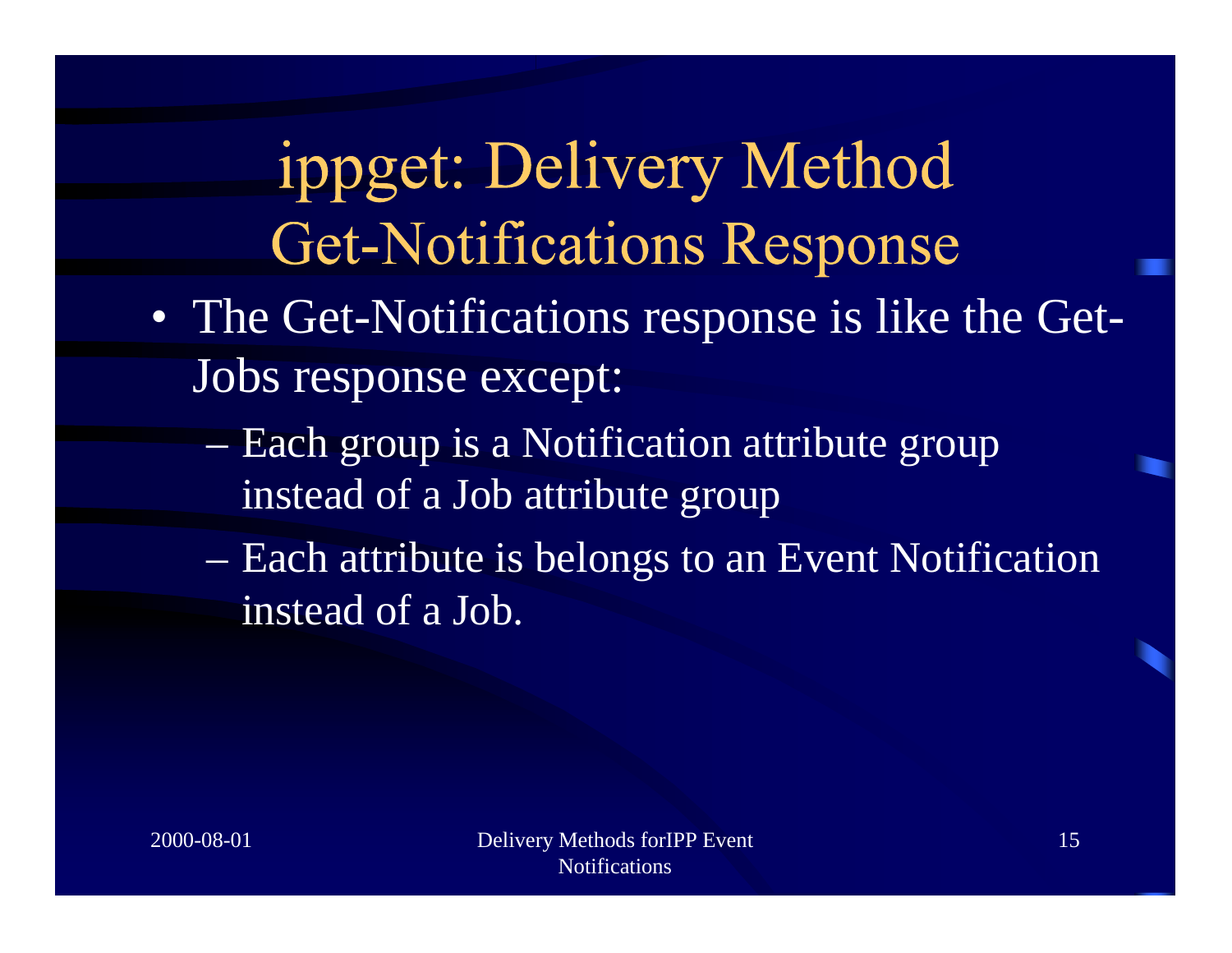# snmpnotify: Delivery Method

- The Printer sends
	- **Hart Communication** SNMP trap or inform requests
	- **Hart Communication** to the specified notification recipient URL
- Specified as an extension to the Job Monitoring MIB RFC 2707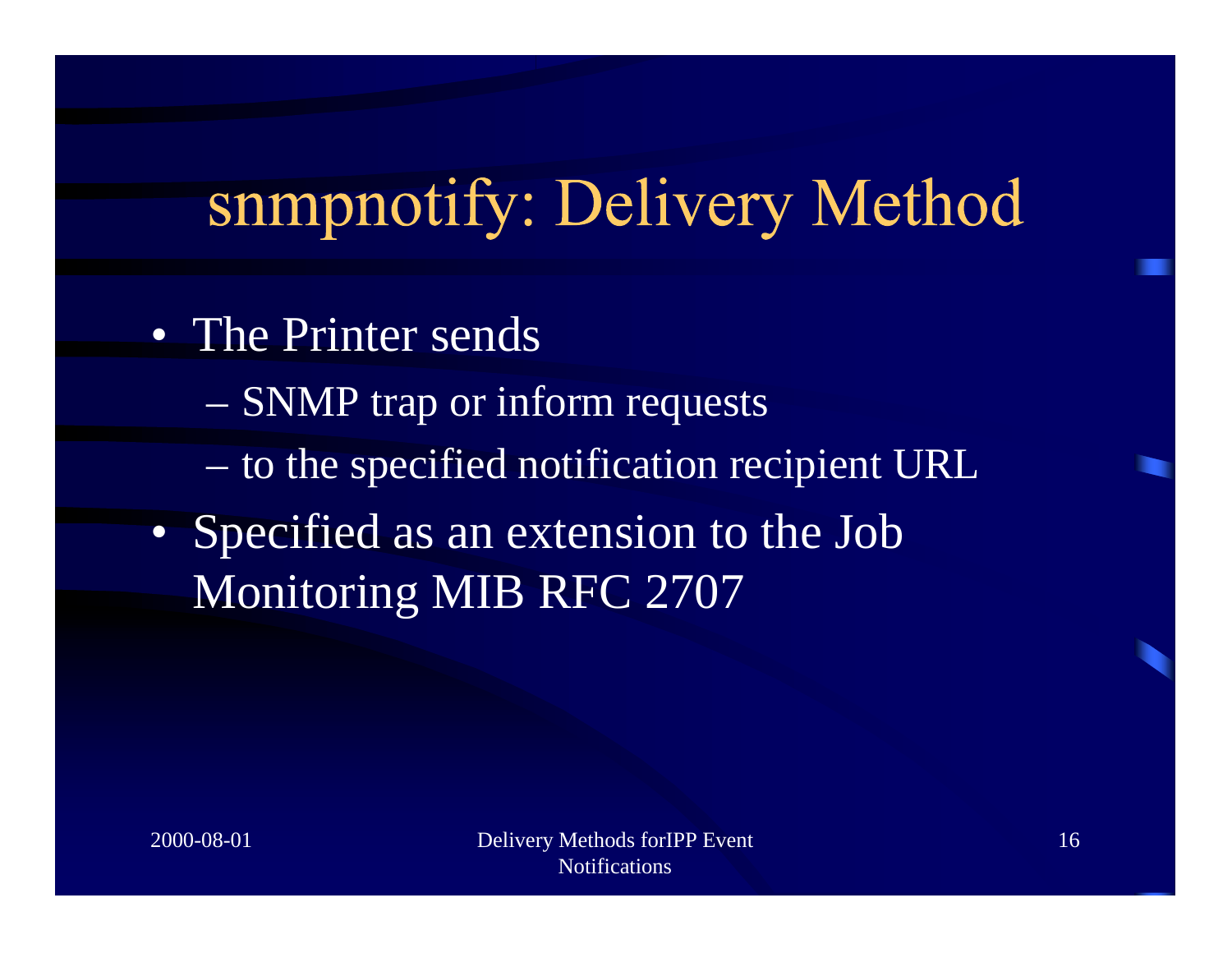## Question

- Should any of the Delivery Methods be required?
- If so, which ones?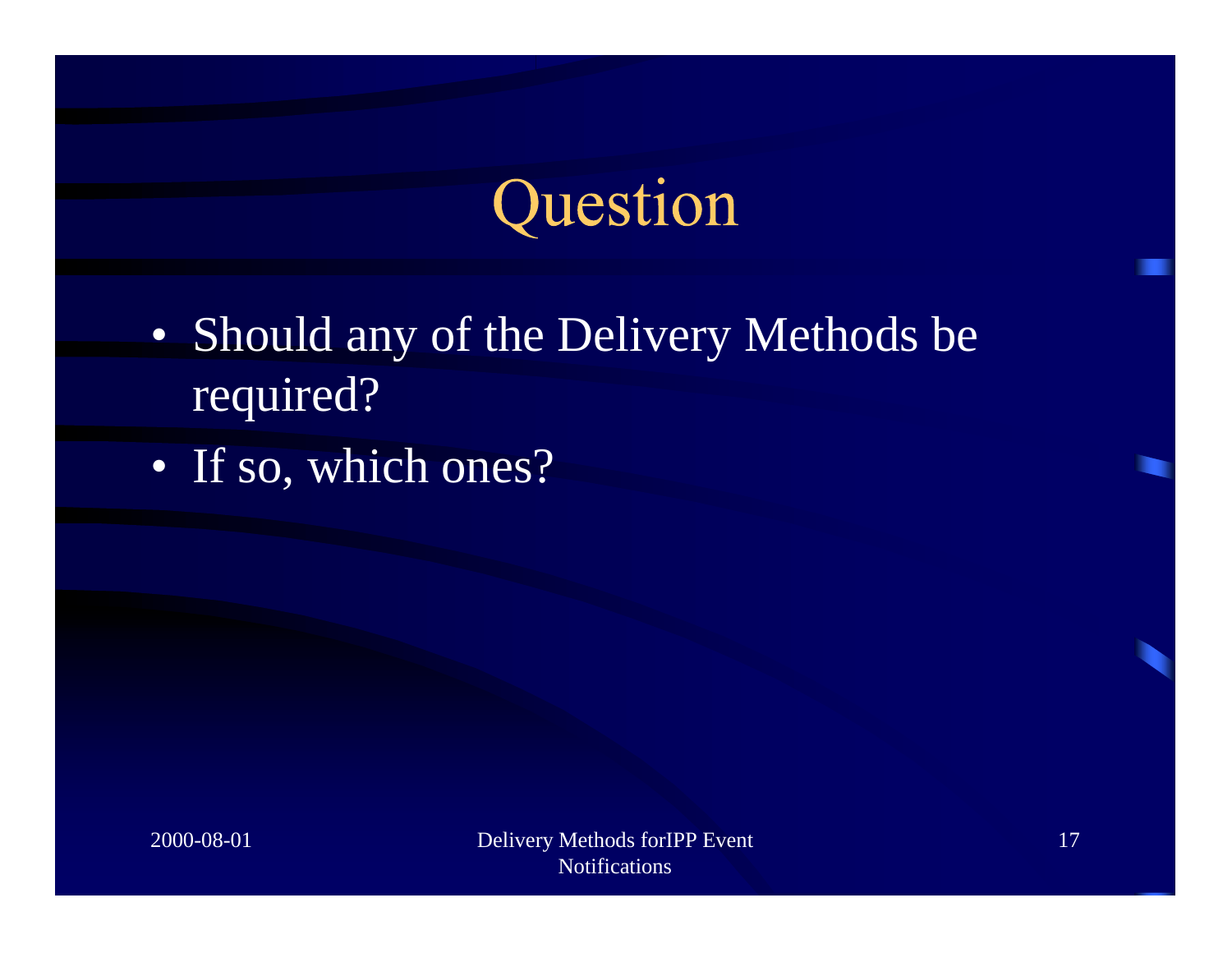# Internet Printing Protocol (IPP)

#### HTTP Chunking